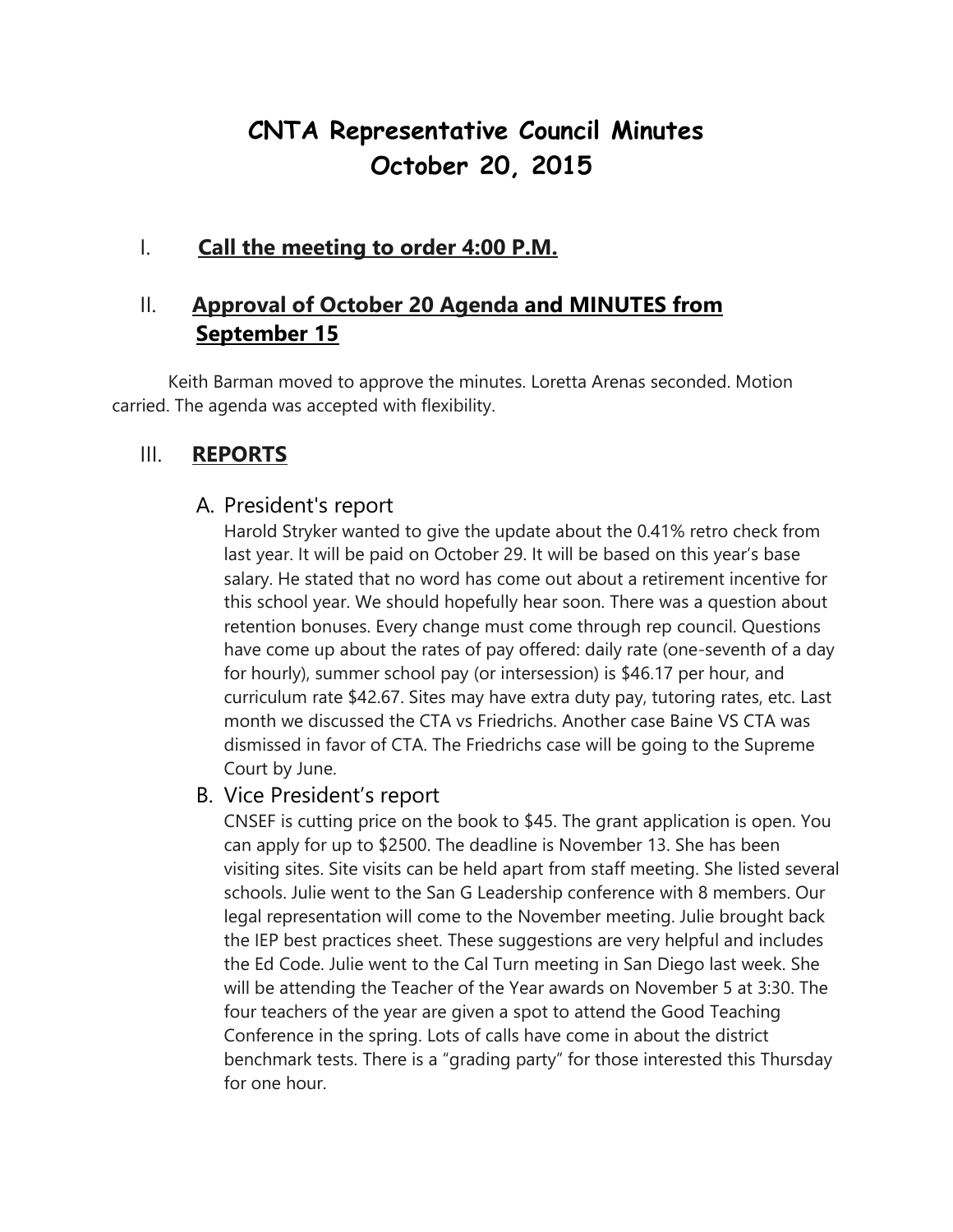# C. Treasurer's report

Omar reported that we are financially solvent. Our annual audit starts this week. We voted to contribute \$250 to Settlement House for their Empty Bowls event.

D. Directors' reports - \*\*Breakout into representative groups first Kristi Johnson (K-3 Director)

Assessments are a problem. She will take this to curriculum. PLC issues. Some teachers are having to give their CELDT test themselves. Q and Illuminate are down too often. The CEC conference had a lot of information about the social emotional.

#### Jennifer Devries (4-6 Director)

Some schools are being told to mail the progress checks using their own money. The assessments did not have accommodation for kids on IEPs. We would like the standards in advance. Lots of issues.

Monika Openshaw (Intermediate Director) Would like clarification on the paid afterschool committees vs not.

#### Chris Rodriguez (Secondary Director)

Questions about restoring the teacher librarian positions. One site did not get lunch periods due to PSAT tests. Emails over the weekend are not sufficient time to let people know of a meeting on Monday. Class size and stipends will be clarified.

Betsy Jara (Support Services Director)

Language of instruction request. Some SDC classes are being held in halfclassroom spaces. Psychologists aren't turning in reports in timely manner to the IEP team before the IEP needs to be written. Parent advisory committee group is being held this week to assist parents in becoming their own advocate. She would like to see one of the flyers.

### IV. **NBI's**

## A. Local Control Accountability Plan (LCAP) Presentation

Barbara Wolfenbarger and her team came to speak about the LCAP. She went over the handout regarding how our district gets funding from the state. We are approaching the amount that we received in 2008 before the cuts to educational spending. She divided the rep council into groups to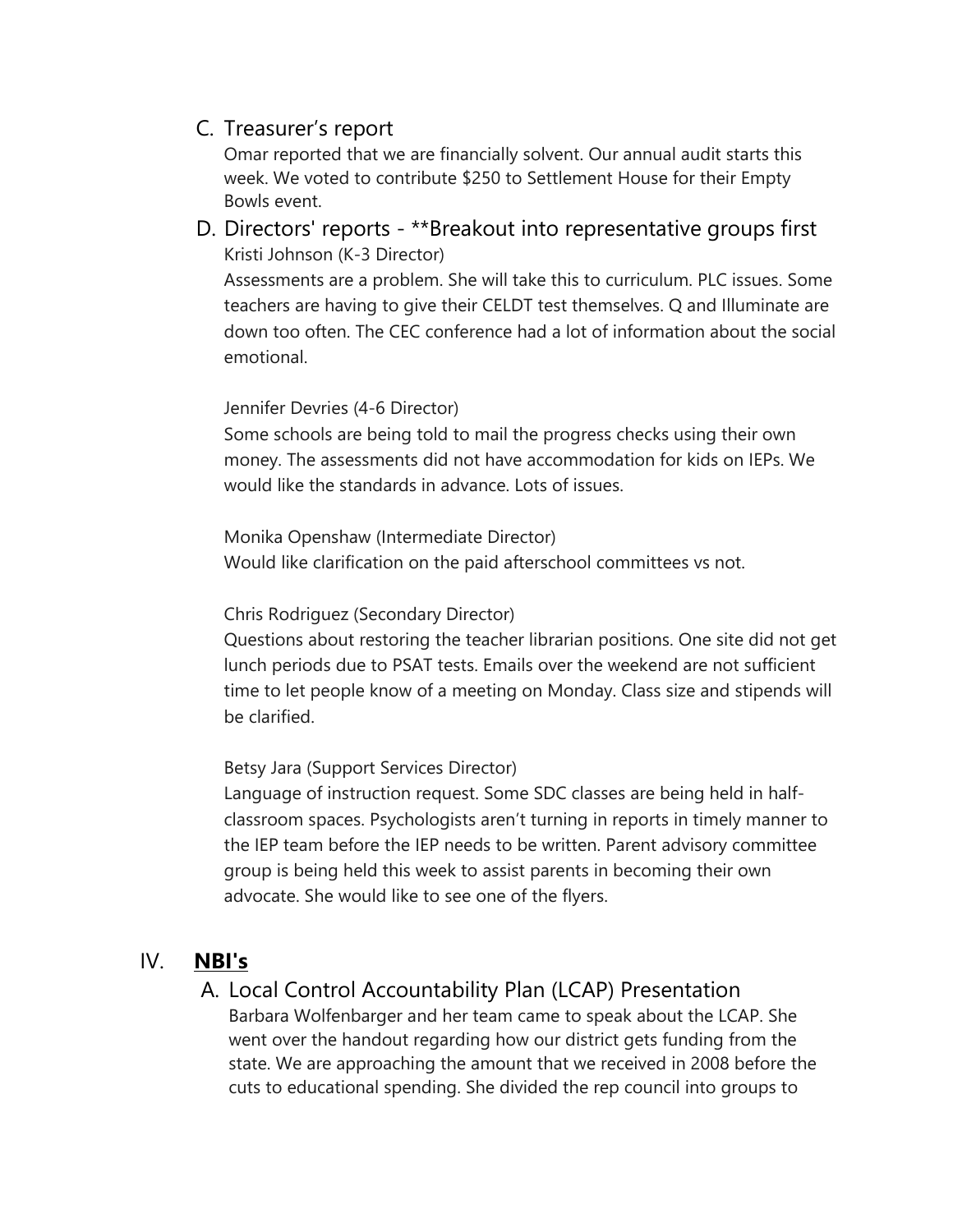become experts on each part of the plan. Groups reported back their findings from the handouts. Demographics were surprising. LCFF money is not earmarked for a certain category of learners. Capstone courses are the culminating class of a series that can provide a certificate at the end to help students get a job. Coronita has begun a STEAM lab which is almost up and running. Suspension rate is the lowest in the county. Reps were encouraged to write down questions that Ed Services will answer via email.

B. Consortium for Education Change (CEC) Presentation Mary McDonald from CEC (Consortium for Educational Change) came to visit. She was a local president in Illinois for five years. She has been working with CEC for ten years. Collaboration is important to hold everything together if there is a change in Board, Teachers, or Admin. Support systems need to be in place to support teachers to empower more learning in the students. Find priorities, allocate resources, diagnose the strengths and weaknesses, how is everything operating, how are decisions made are the work of CEC. Seven schools were part of Phase one last year, nine more this year in Phase two. This process will be over three years. A question was brought up regarding funding of this partnership with CEC. The grant to be a part of this is being funded by NEA and the Gates Foundation. The cost to the district last year was about \$24,000. The cost should be about the same. CNTA is paying for subs.

### C. November and December Planning

Chris Rodriguez moved to cancel the December rep council meeting in lieu of a Winter Social. Kristi seconded. Motion carried. 1 no. The Winter Social is December 15. A financial planning session will be held at CNTA office on November 5. The office will be closed on Veterans' Day.

- D. October compensation information (.41 Retro) See president's report.
- E. Different types of compensation summary sheet See president's report.
- F. Site Rep. Awards/Nominations

Ballot is available for voting. Blue sheet is for nominations for this month. The winners from September are Chris Rodriguez and Kristi Johnson.

G. Announcements

Wayne Osburn's memorial will be held at Santiago on November 10 at 6:00. The school's office can give you more information. Contracts have been retyped by our office. Each site has a copy, unbound. The contract is on the website. Bound copies will be coming soon. All rates, salary schedules, and language are all updated.